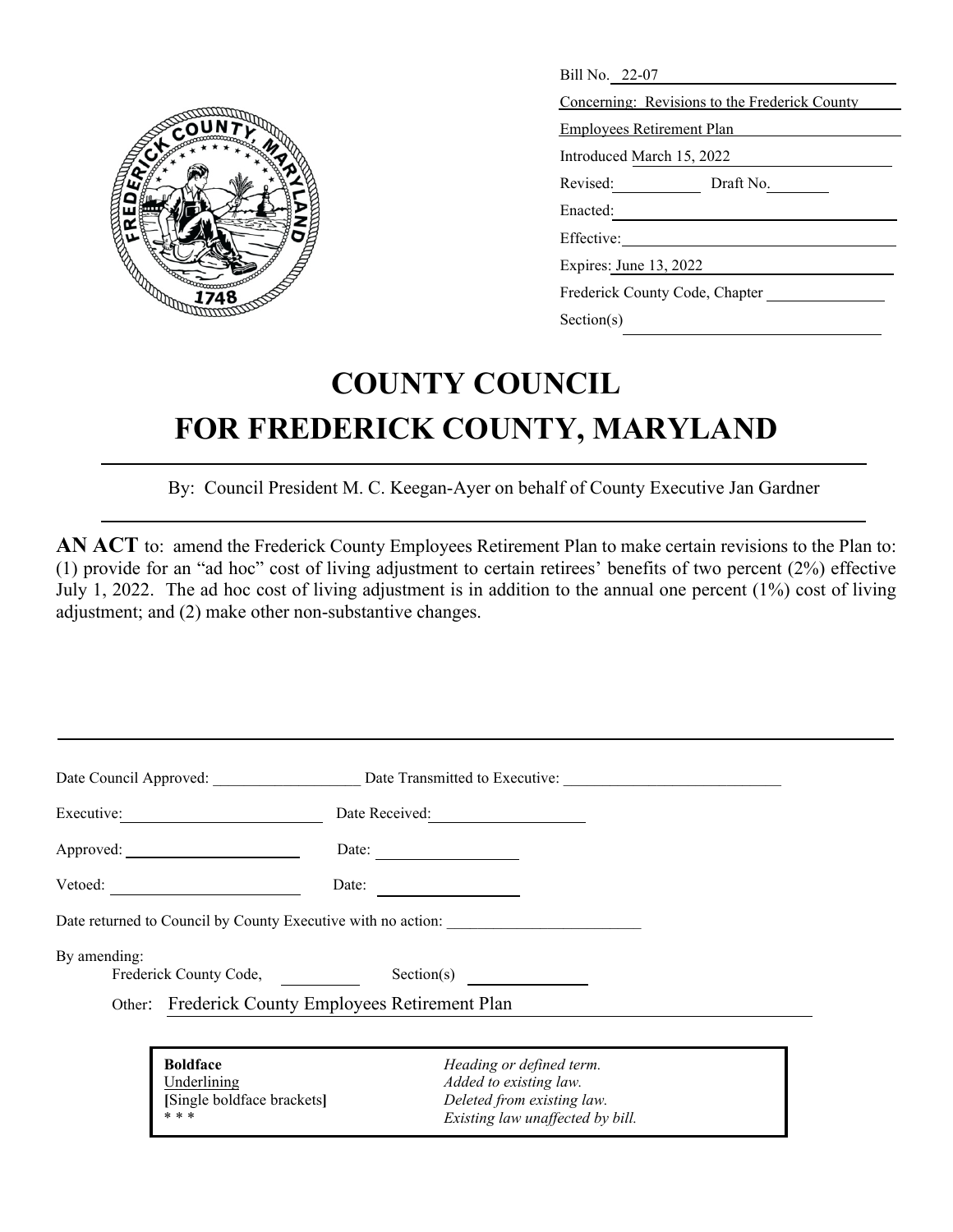## Bill No. 22-07

By Ordinance No. 93-11-075, the County established a retirement plan for the employees of the Frederick County Government, effective July 1, 1993. The Frederick County Employees Retirement Plan ("Plan") has been amended several times since then, most recently enacted Bill No. 21-05.

The County Council of Frederick County, Maryland, deems it appropriate to make certain additional revisions to the Plan to: (1) provide for an "ad hoc" cost of living adjustment to retirees' benefits of two percent (2%) of the retirees' monthly benefit payment, depending on the retiree's date of retirement. The ad hoc cost of living adjustment is in addition to the annual one percent (1%) cost of living adjustment; and (2) make other non-substantive changes.

NOW, THEREFORE, BE IT IN ENACTED, that the Frederick County Employees Retirement Plan be, and it is hereby, amended as shown on the attached Exhibit 1.

> M. C. Keegan-Ayer, President County Council of Frederick County, Maryland